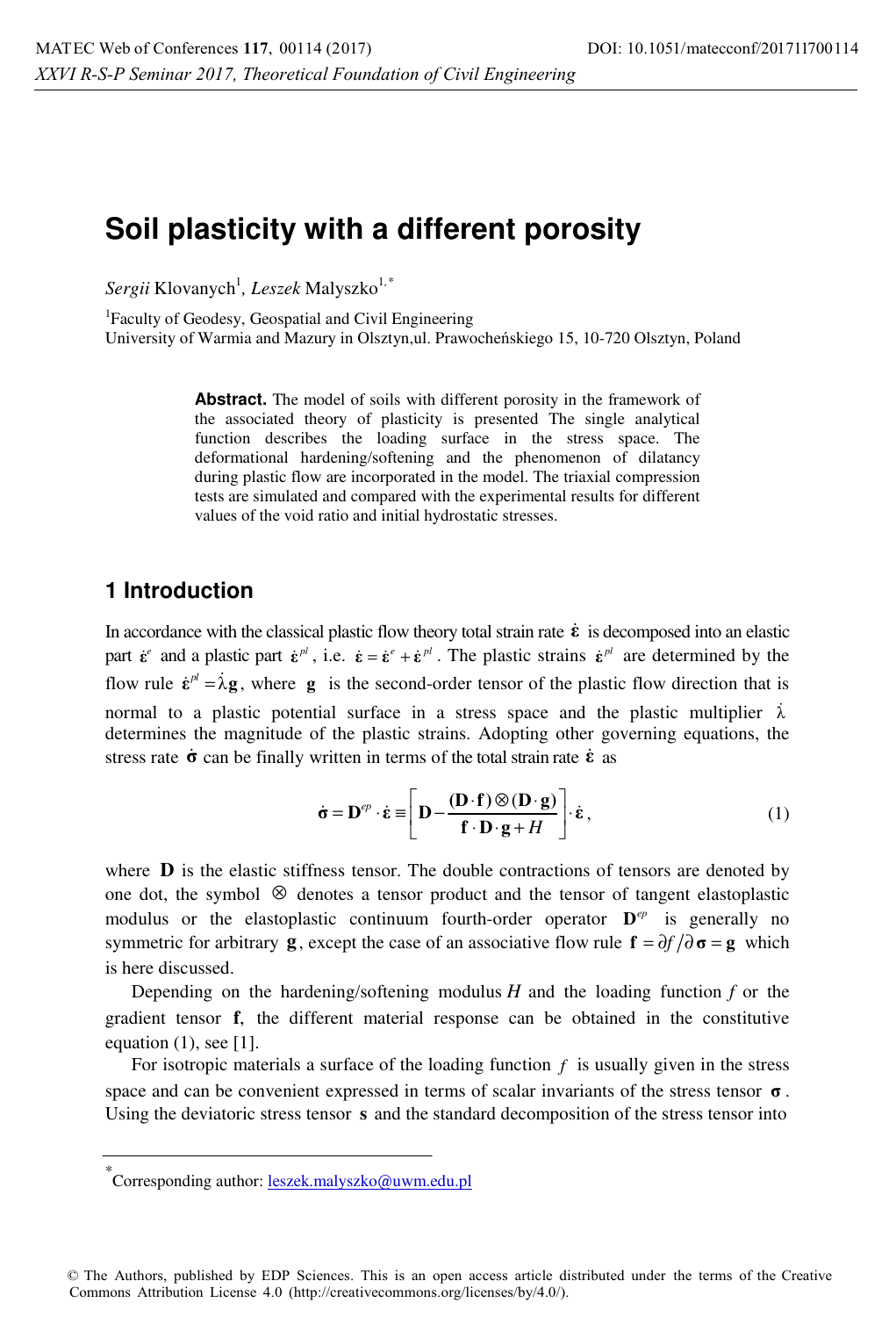its spherical and deviatoric parts  $\sigma = \frac{1}{3} (tr \sigma) \mathbf{I} + \mathbf{s}$ , we write the scalar invariants as

$$
p = \frac{1}{3}tr\,\sigma\,, \qquad q = \sqrt{\frac{3}{2}tr\,s^2}\,, \qquad \zeta = \cos 3\theta = \frac{\sqrt{6}\,tr\,s^3}{\sqrt{(tr\,s^2)^3}}\,, \tag{2}
$$

where the invariant *p* is equal to the mean effective stress or the octahedral normal hydrostatic stress,  $q$  is the equivalent shear stress,  $tr\sigma$  is the first principal invariant of the stress tensor,  $\frac{1}{2}$ trs<sup>2</sup>,  $\frac{1}{3}$ trs<sup>3</sup> are the second and third principal invariants of the stress deviator,  $\theta$  is the Lode angle,  $\zeta$  is the Lode parameter in the stress space. The equivalent shear stress reduces to  $q = |\sigma_1 - \sigma_3|$  for triaxial stress states with  $\sigma_2 = \sigma_3$ , see [2].

## **2 The loading function**

The shape of the loading function surface is illustrated in Fig.1, where its cross-sectional trace in the deviatoric plane and its meridians in the meridian planes are shown. The function is continuous, smooth and convex. Since the surface is closed at both ends, it entirely accounts for effect of the hydrostatic pressure. The apexes of the surface on the hydrostatic axis are assumed to pass through the point  $p<sub>c</sub>$  for the compressive hydrostatic stress and the point  $p<sub>s</sub>$  for the tensile uniform triaxial stress. Using the stress invariants, the loading function is expressed mathematically by the following simple analytical expression

$$
f(p,q,\zeta) = q - A_o(\zeta)(p_s + p)\sqrt{p_c - p} ,\qquad (3)
$$

where  $A_0(\zeta)$  is a function of the Lode parameter. For the point  $(p, q, \zeta)$  that corresponds to the current load level  $f(p,q,\zeta) = 0$  and  $q = A_0(\zeta)(p + p)\sqrt{p - p}$ .

The traces of the standard Drucker-Prager cones on the meridian planes are also shown in Fig. 1 as the straight lines in the  $p - q$  plane, which can be described algebraically by linear equations with the two material constants. Using the most common approximations obtained by making the failure surfaces of the Drucker-Prager and Mohr-Coulomb criteria coincident either at the outer or inner edges of the Mohr-Coulomb surface, these constants can be matched to the cohesion *c* and the friction angle  $\varphi$  of the Mohr-Coulomb failure criterion. Since the ratio  $q_{\nu}/q_{\nu}$  of the two characteristic lengths, the tensile length  $q_t = q_{\nu}$ and compressive length  $q_c = q_m$ , for any deviatoric cross sections of the Mohr-Coulomb



**Fig. 1.**Cross-sectional shape of the loading surface, LSS – Drucker-Prager limit state surface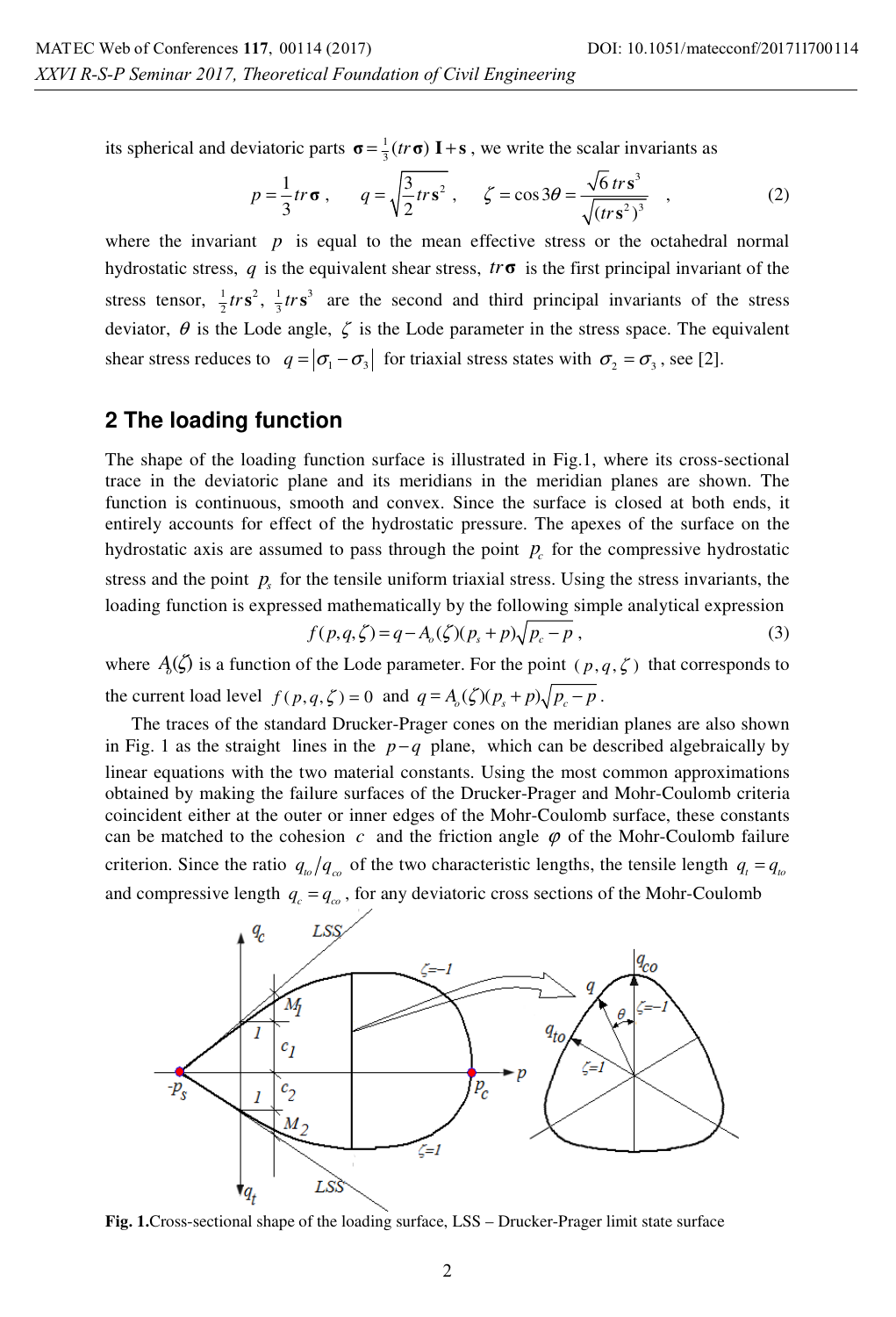surface is constant, i.e.

$$
g = \frac{q_{\omega}}{q_{\omega}} = \frac{3 - \sin \varphi}{3 + \sin \varphi} \tag{4}
$$

the two surfaces of the Drucker-Prager and Mohr-Coulomb failure criteria can be made to agree along the compressive meridian or along the tensile meridian, if they are matched at their apex. For the outer compression cone, which passes through the compressive meridian where  $\zeta = -1(\theta = 0)$ , we have the linear equation  $q_i = M_i p + c_i$  with the material constants

$$
M_1 = 2\sqrt{2} \frac{\sin \varphi}{3 - \sin \varphi}, \quad c_1 = 2\sqrt{2} \frac{\cos \varphi}{3 - \sin \varphi} c.
$$
 (5)

On the other hand, for the inner extension cone, which passes through the tensile meridian where  $\zeta = 1(\theta = \pi/3)$ , we have the linear equation  $q_1 = M_1 p + c$ , with two sets of material constants  $(M, c)$  and  $(c, \phi)$  related by

$$
M_2 = 2\sqrt{2} \frac{\sin \varphi}{3 + \sin \varphi}, \quad c_2 = 2\sqrt{2} \frac{\cos \varphi}{3 + \sin \varphi} c.
$$
 (6)

In the loading function (3) we have curved meridians. The trace of the failure surface on deviatoric sections is shown in Fig. 1. It is neither circular nor irregular hexagon and depends on the angle  $\theta$  (or the Lode parameter  $\zeta$ ). The cross-sectional shape of the loading surface on the deviatoric plane is a curvilinear triangle and it has the standard threefold symmetry with the maximal radius  $q_c$  on the compressive meridian ( $\zeta = -1$ ) and the minimal radius  $q_i$  on the tensile meridian with ( $\zeta = 1$ ). Between these two limiting cases, for  $-1 < \zeta < 1$ , the following simple approximation from [3] is used

$$
\rho(\zeta) = \frac{2g}{1 + g + (1 - g)\zeta} \tag{7}
$$

and the function  $A_0(\zeta)$  in (3) can be written as

$$
A_o(\zeta) = \frac{\rho(\zeta)M_1}{\sqrt{p_c + p_s}}.
$$
\n(8)

The loading function (3) can be matched to the Drucker-Prager failure criterion which can serve as the limit state surface. Matching the coordinates of the apexes we will obtain  $p_s \approx c_1 / M_1$ . From the condition  $\partial q / \partial p = \rho \zeta / M_1$  for  $p = -p_s$  it is possible to obtain the coordinate of the point  $p_c$  as

$$
p_c = \frac{a^2 p_s + p}{1 - a^2}, \qquad a = \frac{q}{\rho(\zeta)M_1(p + p_s)}.
$$
 (9)

It should be noted that the point  $(p, q, \zeta)$  of the current loading corresponds to the softening state of the material if it lies outside the limit surface of the Drucker-Prager criterion.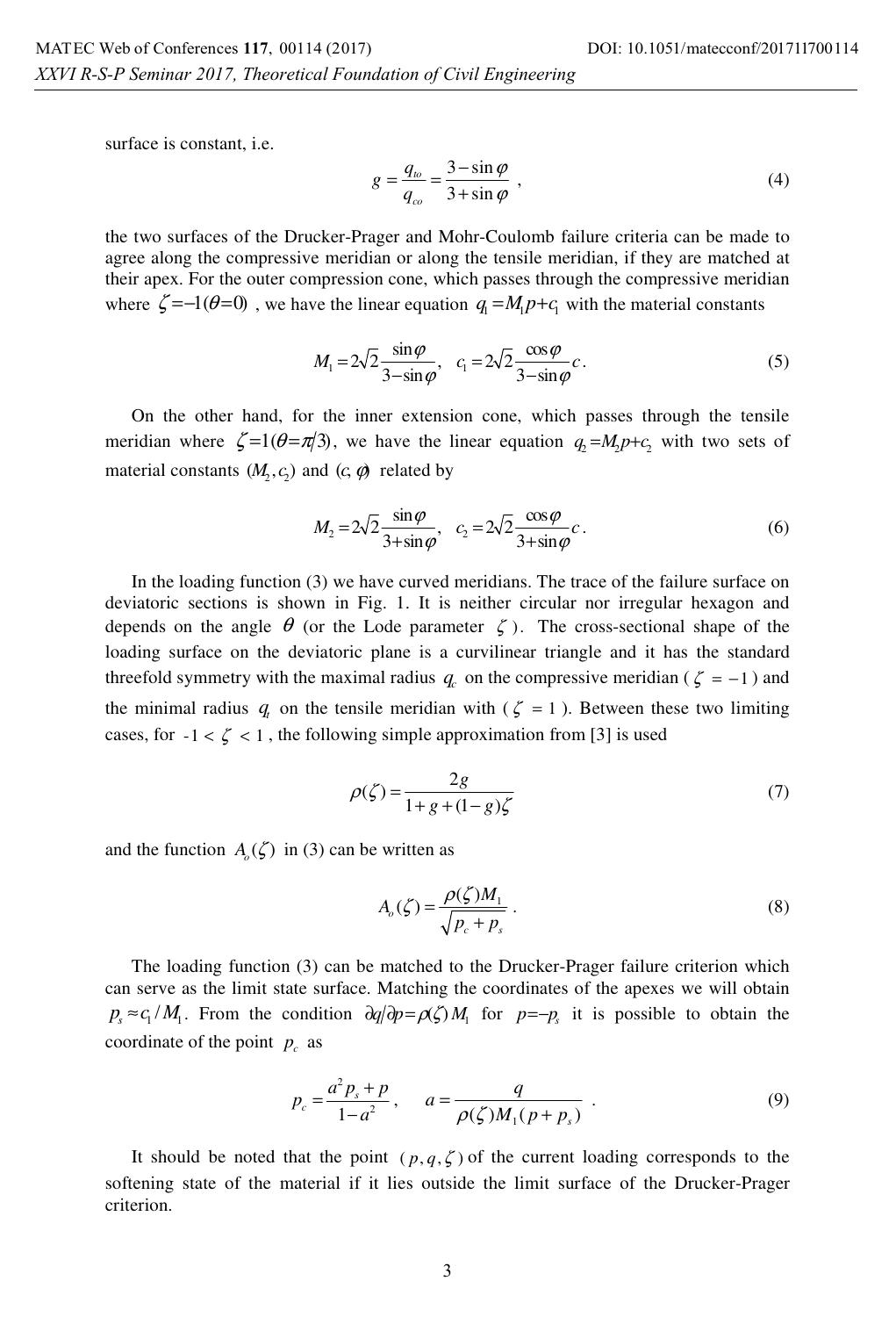#### **3 Hardening and softening behaviour**

The hardening/softening modulus  $H$  in the constitutive equation (1) can be calculated in the coordinate system ( $p, q, \zeta$ ) by means of the matrices  $[\mathbf{p}_q] = [p, q, \zeta]^T$  and  $[\mathbf{f}]$ , see [1]

$$
H = -\frac{\partial f}{\partial \kappa} \left[ \mathbf{p}_{\sigma} \right]^T [\mathbf{f}], \qquad (10)
$$

where the scalar  $\kappa$  is introduced as the internal measure for hardening/softening of the plastic flow. In the case of work hardening/softening, the scalar  $\dot{\kappa}$  is the plastic work measure  $\vec{\mathbf{k}} = \boldsymbol{\sigma} \cdot \hat{\boldsymbol{\epsilon}}^{pl}$ . Substituting  $\vec{\mathbf{k}}$  in the expression (10), we will obtain

$$
H = -\left[\mathbf{f}\right]^T \left[\mathbf{\bar{D}}_p\right]^T \left[\mathbf{f}\right] \text{ and } \left[\mathbf{\bar{D}}_p\right] = \begin{bmatrix} 3K_h & 0 & 0 \\ 0 & G_s & 0 \\ 0 & 0 & 1 \end{bmatrix},\tag{11}
$$

where  $3K_h = \frac{\partial p}{\partial \epsilon}^{\rho l}$  and  $G_s = \frac{\partial q}{\partial y}^{\rho l}$  are plastic octahedral compressive and shear modules, respectively. We assume that the soil hardening is characterized by the modulus  $K<sub>b</sub>$  whereas the soil softening by the modulus  $G<sub>c</sub>$ .

We also assume that the void ratio *e* is a basic physical characteristic of soil behaviour and can be taken as a hardening internal variable. This variable is changing during the triaxial loading and is indirectly dependent on the octahedral normal stress *p* . The strength of soils increase as the void ratio decreases. Based on the experimental consolidation line shown in Fig. 2 in the  $e - \ln p$  plane (the virgin compression line), we have the equation  $e=e^{\theta}-\mu$  ln p during the active loading and the equation  $e=e^{\lambda}-\delta \ln p$  during unloading, where  $e^{\theta}$  is the initial void ratio,  $e^A$  is the void ratio at the time of unloading,  $\mu$  and  $\delta$  are the experimental parameters, see [4,5]. The volumetric strain  $\varepsilon_{\text{V}} = 3\varepsilon$  caused by the change of *e* 



the void ratio can be written in the form  $\varepsilon_v = -(e - e_0)/(1 + e)$ . Considering the standard decomposition  $\dot{\varepsilon}^{pl} = \dot{\varepsilon} - \dot{\varepsilon}^{el}$ , where  $\dot{\varepsilon}^{el}$  is the elastic strain, we can write the volumetric plastic strain as

$$
\dot{\varepsilon}_{V}^{pl} = \frac{\mu - \delta}{1 + e} \dot{p}.
$$
 (12)

Based on the relationship (12) the derivative in the hardening modulus (9) can be written as

$$
\frac{\partial f}{\partial \kappa} = -\frac{3(1+e)}{\mu - \delta} \frac{\partial f}{\partial p} \quad \text{and} \quad K_h = \frac{1+e}{\mu - \delta} \quad . \quad (13)
$$

If the stress state lies outside of the limit state surface (Fig. 1), it cannot be accepted as a solution because of violation of the classical Drucker's postulate about the positive dissipation of energy during the plastic deformation. This is a range of damaged behaviour of the soil that is caused by octahedral shear strains when octahedral shear stresses exceed limit values. However, we can observe in practice that the process of soil deformations continues as a softening of the material. In the  $(\gamma - q)$ -plane (Fig. 3b), the softening of the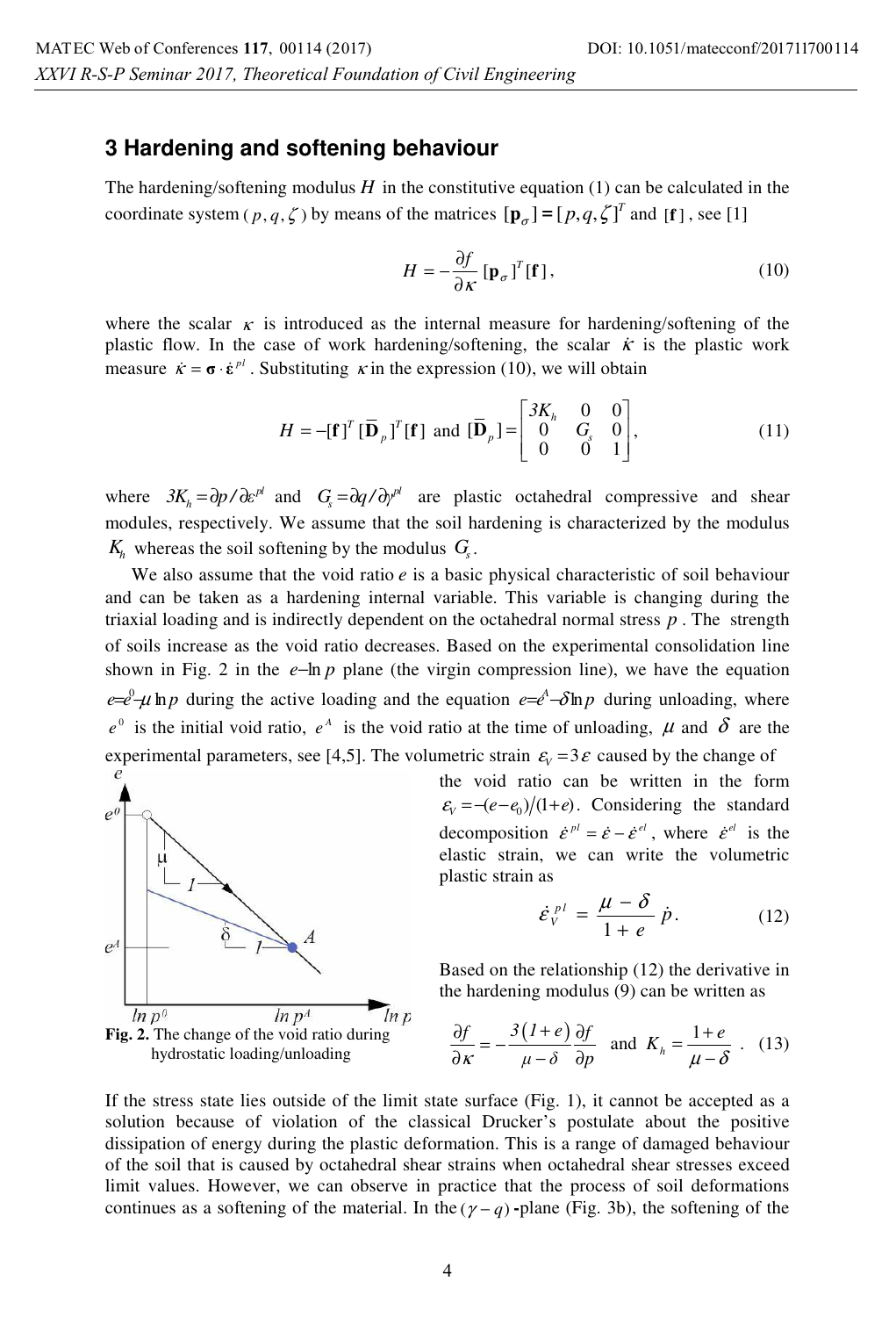soil behaviour is represented by a descending branch of a curve. The derivative of *f* in the expression (13) can be thus rearrange into a function of new variables as

$$
\frac{\partial f}{\partial \kappa} = \frac{1}{q} \frac{\partial f}{\partial q} \frac{\partial q}{\partial \gamma} = \frac{G_s}{q} \frac{\partial f}{\partial q} = \frac{1}{q} \frac{G_o G_i}{G_o - G_i} \frac{\partial f}{\partial q},\tag{15}
$$

where  $G<sub>t</sub>$  is the tangent modulus of the octahedral shear strain and  $G<sub>s</sub>$  is the tangent plastic modulus. To determine the modulus  $G_t$ , the curve in the  $(\gamma - q)$ -plane can be again used, for example with the following analytical expression for the descending and ascending branch

$$
\xi = \frac{q}{\hat{q}} = \frac{\kappa \eta}{I + (\kappa - 2)\eta + \eta^2},\tag{16}
$$

where  $\eta = \gamma / \hat{\gamma}$ ,  $\hat{\gamma} = \kappa \hat{q}/(2G_{\rho})$  and peak values of the curve are denoted by  $\hat{\gamma}$  and  $\hat{q}$ .

As shown in Fig. 3a, if the current stress state with coordinates  $(p, q)$  lies outside of the limit surface (the point *1* in Fig. 3a), the softening behaviour, associated with the descending branch of the curve in the  $(\gamma - q)$ -plane, should be determined by the strain state of soil, e.g. by the octahedral shear strain. The corresponding stress state, as defined by the curve, would be below the limit stress state. This formally means a return to the inside of the surface of the Drucker-Prager yield criterion (the point *2* in Fig. 3a).



Fig. 3. Softening behaviour of the soil: a) range of softening, b) stress-strain curve, c) influence of the void ratio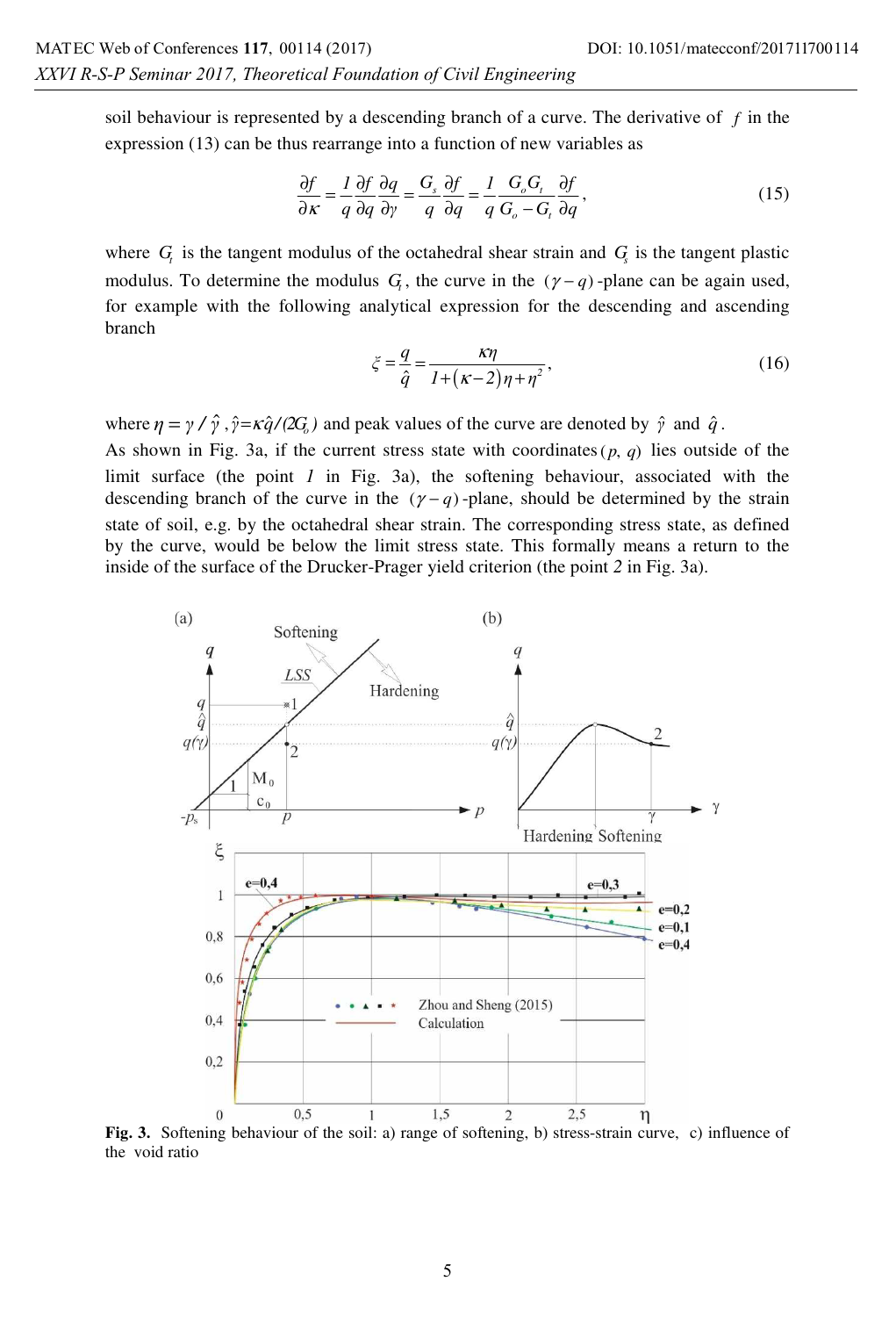The parameter  $\kappa$  in the equation (15) characterizes the secant modulus of the shear strain. It depends on the void ratio of the soil. Based on an analysis of experimental data [6,7] the following expression can be recommended

$$
\kappa = \kappa_p - (\kappa_p - 1) \exp(-0.1 e) \tag{16}
$$

where  $\kappa_p$  is an experimental parameter( $\kappa_p = 2 \div 6$ ). Figure 3c shows curves drawn per the expression (15) with (16) for different values of *e* and with a comparison to the experimental data from [7].

Taking the derivative of the function (15) with respect to  $\gamma$ , we will receive

$$
G_t = \Omega G_0 \tag{17}
$$

where the nonlinearity function  $\Omega$  equals to

$$
\Omega = \frac{I - \eta^2}{\left[I + (\kappa - 2)\eta + \eta^2\right]^2}.
$$
\n(18)

#### **4 Dilatancy**

The phenomenon of dilatancy during plastic flow is observed for many geomaterials. The associative plasticity usually employs as flow potential the classical yield function of the standard Drucker-Prager cone. However, the description of dilatancy in the framework of the theory of the plastic flow based on the relationship (1) is impossible because of violation of the classical Drucker's postulate about the positive dissipation of energy during the plastic deformation. To derive the appropriate flow rule one can write the plastic flow law by means of two equations of stress invariants, the one for the volumetric plastic strain and the second one for the octahedral shear plastic strain in the form [8]

$$
\dot{\varepsilon}^p = \lambda_1 \frac{\partial f}{\partial p}, \quad \dot{\gamma}^p = \lambda_2 \frac{\partial f}{\partial q} \ . \tag{19}
$$

Hence, considering the expression  $(13<sub>2</sub>)$ , we can write the following relationship

$$
k_d = \frac{\dot{\varepsilon}_p}{\dot{\gamma}_p} = \frac{\lambda_I}{\lambda_2} \frac{\partial f}{\partial f} / \frac{\partial p}{\partial q} = \lambda_o \frac{\partial f}{\partial p} = \lambda_o \frac{p_s - 2p_c + 3p}{2(p_s + p)(p_c - p)} q,
$$
(20)

where for the materials without dilatancy we have  $\lambda_0 = 0$  and for the dilatant materials we have  $\lambda_0 > 0$ . The expression of the parameter  $\lambda_0$  as a function of the initial void ratio *e* can be established by means of the experimentally determined results from [2] and [7].The following expression can be recommended

$$
\lambda_o = \frac{0.0025}{1 - 0.95 e} \tag{21}
$$

#### **6 Validation**

The use of the model for the soil mechanics problems is validated next by a comparison with results available in the literature. In the first example, drained triaxial tests from [2] are investigated. The results of experimental data from [7] are compared with calculations of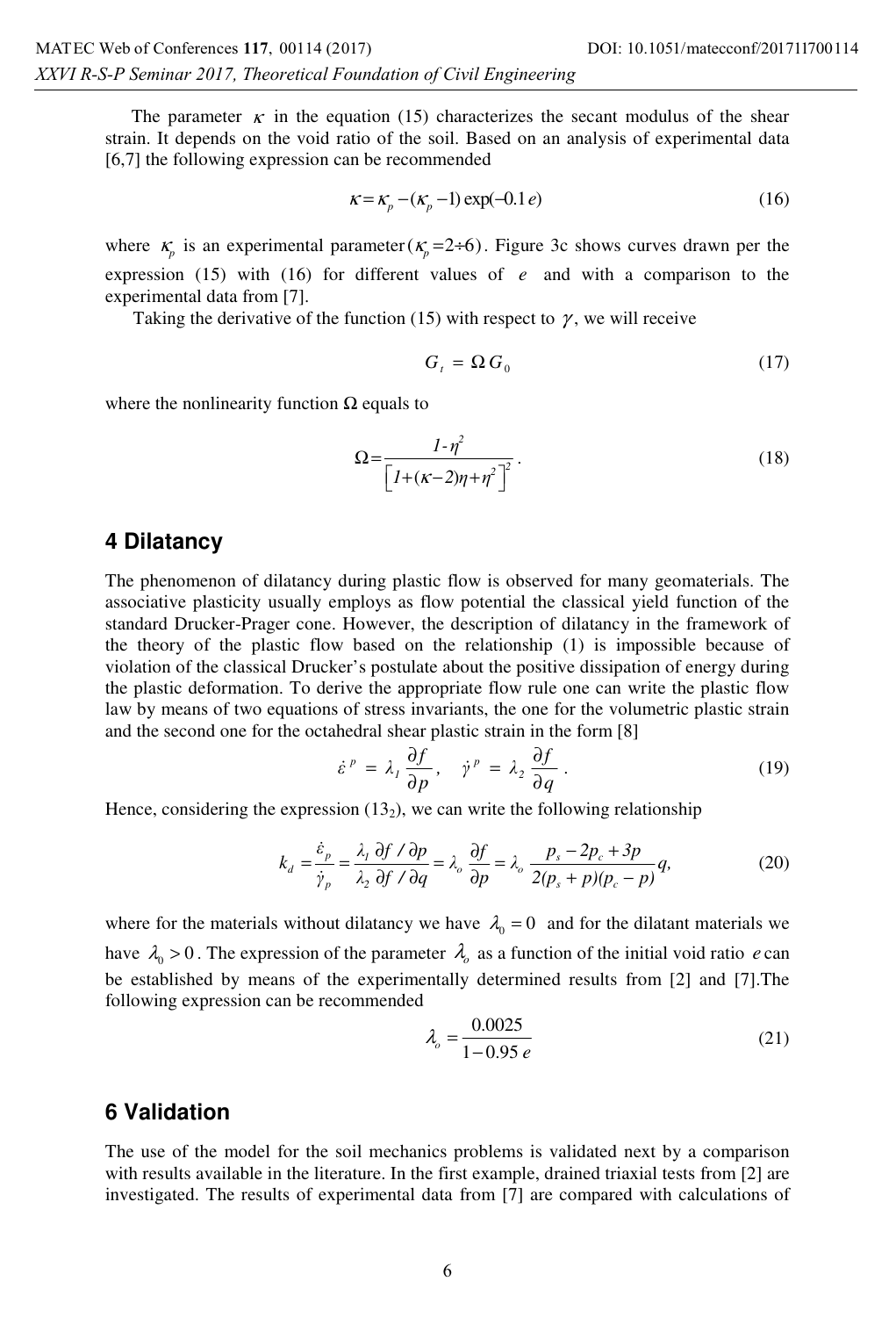the own model for three types of soils with different density state: a loose state, a medium state and a dense state. The material parameters of the model used in the calculations are given in Table 1. The analyses are carried out with loading control and a step size of the value  $\Delta \sigma_z = 0.02$  [MPa] until reaching the critical state of the soil. In the first step, the hydrostatic stress state is introduced with the value of  $\sigma_h = 0.1$  [*MPa*]. The comparison between numerical and experimental results is given in Fig. 4 in diagrams of the difference of principal stresses versus vertical axial strain (Fig. 4a) and the volumetric strain-vertical axial strain diagrams (Fig. 4b). Good agreement is found. The response of the model in the triaxial compression test is quite realistic.

| Density<br>state | E[MPa] | $V[-]$ | $\varphi$ [ <sup>0</sup> ] | $c$ [ <i>MPa</i> ] | $\mu$ [–] | $\delta$ [-] | $e[-$ |
|------------------|--------|--------|----------------------------|--------------------|-----------|--------------|-------|
| Dense            | 40     | 0.2    | 40                         |                    | 0.09      | 0.05         | 0.3   |
| Medium           | 30     | 0.2    | 35                         |                    | 0.09      | 0.05         | 0.8   |
| Loose            | 20     | 0.2    | 30                         |                    | 0.09      | 0.05         | 0.9   |

**Table 1.** Material parameters for triaxial tests



**Fig.4.** Comparison between plasticity model and experimental results from [7]: (a) equivalent shear stress versus vertical strain; (b) volumetric strain versus vertical strain.

In the second examples, deformations of the porous soil under the triaxial compression are investigated for various values of the initial hydrostatic stress. The comparison with the experimental results from [9] is shown in Fig. 5 in the similar diagrams as in the first example. The following material parameters are taken:  $E = 9.75$  [*MPa*],  $v = 0.25$ ,  $\varphi = 34^\circ$ ,  $c = 0$  [MPa],  $\mu = 0.1$ ,  $\delta = 0$ ,  $e = 0.61$ . The numerical analyses are conducted for the four values of the initial hydrostatic stress:  $\sigma_h = 0.1$ ; 0.3; 1.05; 2.0 [*MPa*] in the first step of the loading. The calculations are carried out with loading control and a step size of the value  $\Delta \sigma_z = 0.02$  [*MPa*] in the subsequent steps until reaching the critical state of the soil. Good agreement is again found. The response in the triaxial compression test confirmed utility of the model.